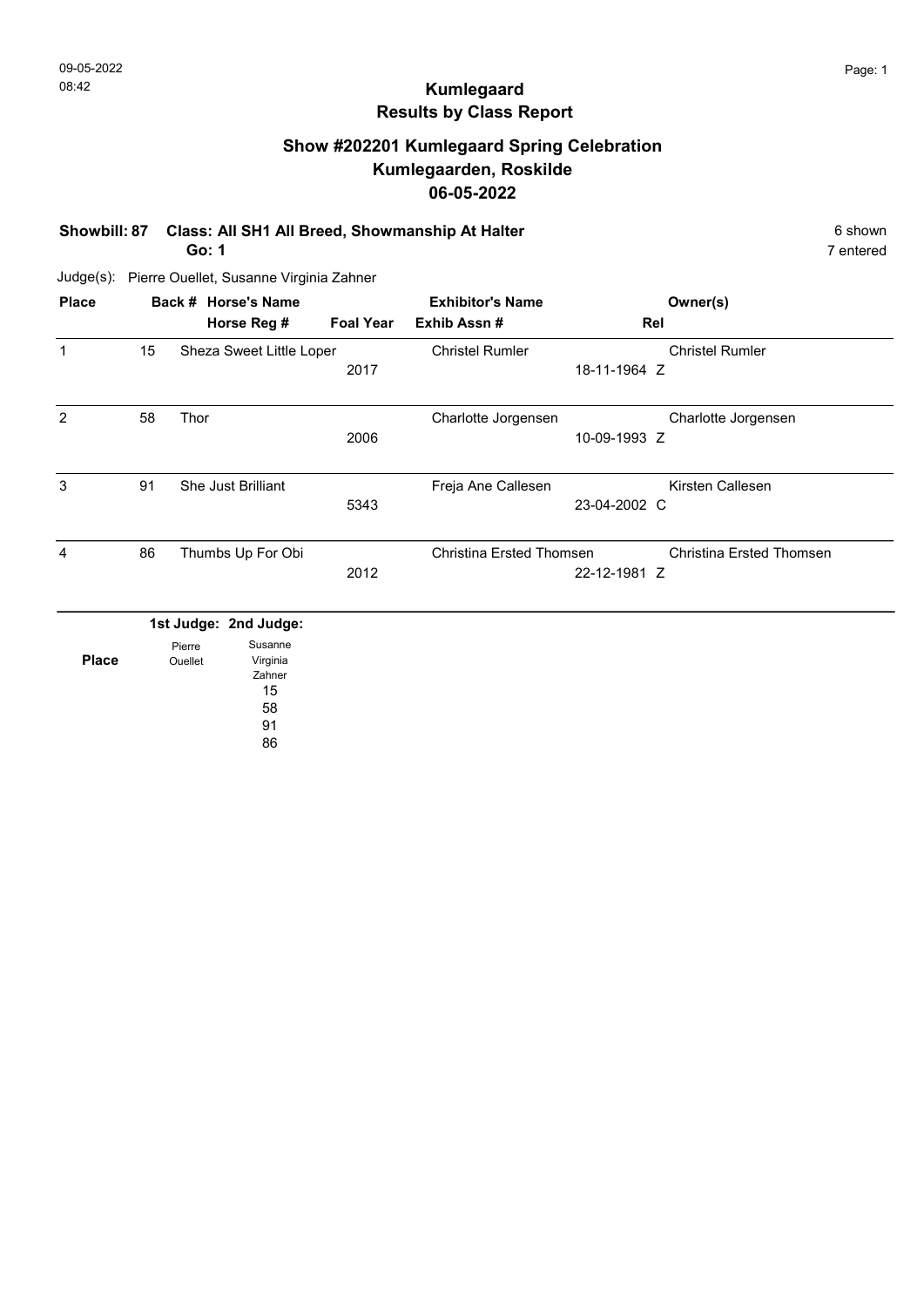# Show #202201 Kumlegaard Spring Celebration Kumlegaarden, Roskilde 06-05-2022

Showbill: 168 Class: All ALIH All Breed, Trail In Hand 2-3 Yr Old 8 shown 8 shown

Go: 1

8 entered

| <b>Place</b>   |    | Back # Horse's Name          |                  | <b>Exhibitor's Name</b>       |              | Owner(s)                      |
|----------------|----|------------------------------|------------------|-------------------------------|--------------|-------------------------------|
|                |    | Horse Reg #                  | <b>Foal Year</b> | Exhib Assn #                  |              | Rel                           |
| $\mathbf{1}$   | 82 | <b>HC Nodoubt ImSpecial</b>  |                  | Emilie Bendix Christensen     |              | Emilie Bendix Christensen     |
|                |    |                              | 2020             |                               | 26-08-2000 Z |                               |
| $\overline{2}$ | 10 | Wisely Given Grace           |                  | Clara Wilhsson                |              | Clara Wilhsson                |
|                |    |                              | 2019             |                               | 01-08-1986 Z |                               |
| 3              | 67 | Miss Chic Dream              |                  | Diddi Thiemann                |              | Diddi Thiemann                |
|                |    |                              | 2019             |                               | 15-01-1977 Z |                               |
| 4              | 1  | <b>Living White Princess</b> |                  | Jeanne Olsen                  |              | Jeanne Olsen                  |
|                |    |                              | 2019             |                               | 06-04-1984 Z |                               |
| 5              | 71 | AK Imzexyandiknowit          |                  | Mette Jacobsen                |              | Mette Jacobsen                |
|                |    |                              | 2020             |                               | 03-11-1981 Z |                               |
| 6              | 54 | HH Eyes On You               |                  | Maria Arvidsson               |              | Maria Arvidsson               |
|                |    |                              | 2020             |                               | 09-02-1991 Z |                               |
| 7              | 6  | Lazer Machine                |                  | Natasha Kronil Haukrog Moller |              | Natasha Kronil Haukrog Moller |
|                |    |                              | 2020             |                               |              | Z                             |

|              | 1st Judge: 2nd Judge: |    |
|--------------|-----------------------|----|
|              | Pierre                |    |
| <b>Place</b> | Ouellet               |    |
|              |                       |    |
|              |                       |    |
|              |                       |    |
|              |                       |    |
|              |                       |    |
|              |                       | 71 |
|              |                       | 54 |
|              |                       | 6  |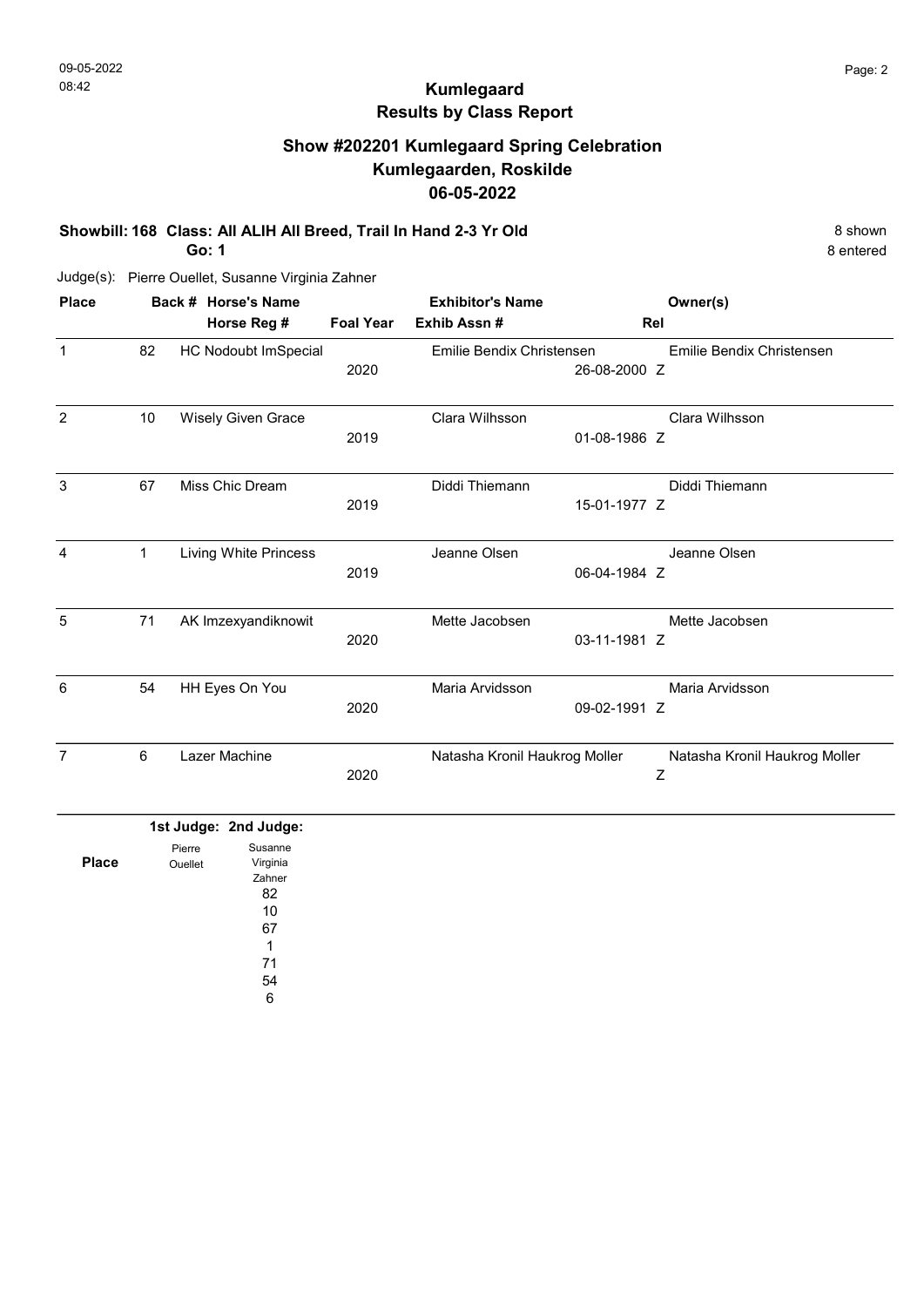### Show #202201 Kumlegaard Spring Celebration Kumlegaarden, Roskilde 06-05-2022

#### Showbill: 189 Class: All PLWT All Breed, Western Pleasure WT 2 Shown

Go: 1

2 entered

| <b>Place</b> |    |                   | Back # Horse's Name<br>Horse Reg #                                | <b>Foal Year</b> | <b>Exhibitor's Name</b><br>Exhib Assn# | Rel          | Owner(s)                      |
|--------------|----|-------------------|-------------------------------------------------------------------|------------------|----------------------------------------|--------------|-------------------------------|
| 1            | 5  |                   | Late Designed                                                     | 2014             | Ranja H Rasmussen                      | 13-09-2010   | Natasha Kronil Haukrog Moller |
| 2            | 57 |                   | Invest In Ur Desteny                                              | 2018             | Dorthe Broe Knudsen                    | 21-03-1965 Z | Dorthe Broe Knudsen           |
| <b>Place</b> |    | Pierre<br>Ouellet | 1st Judge: 2nd Judge:<br>Susanne<br>Virginia<br>Zahner<br>5<br>57 |                  |                                        |              |                               |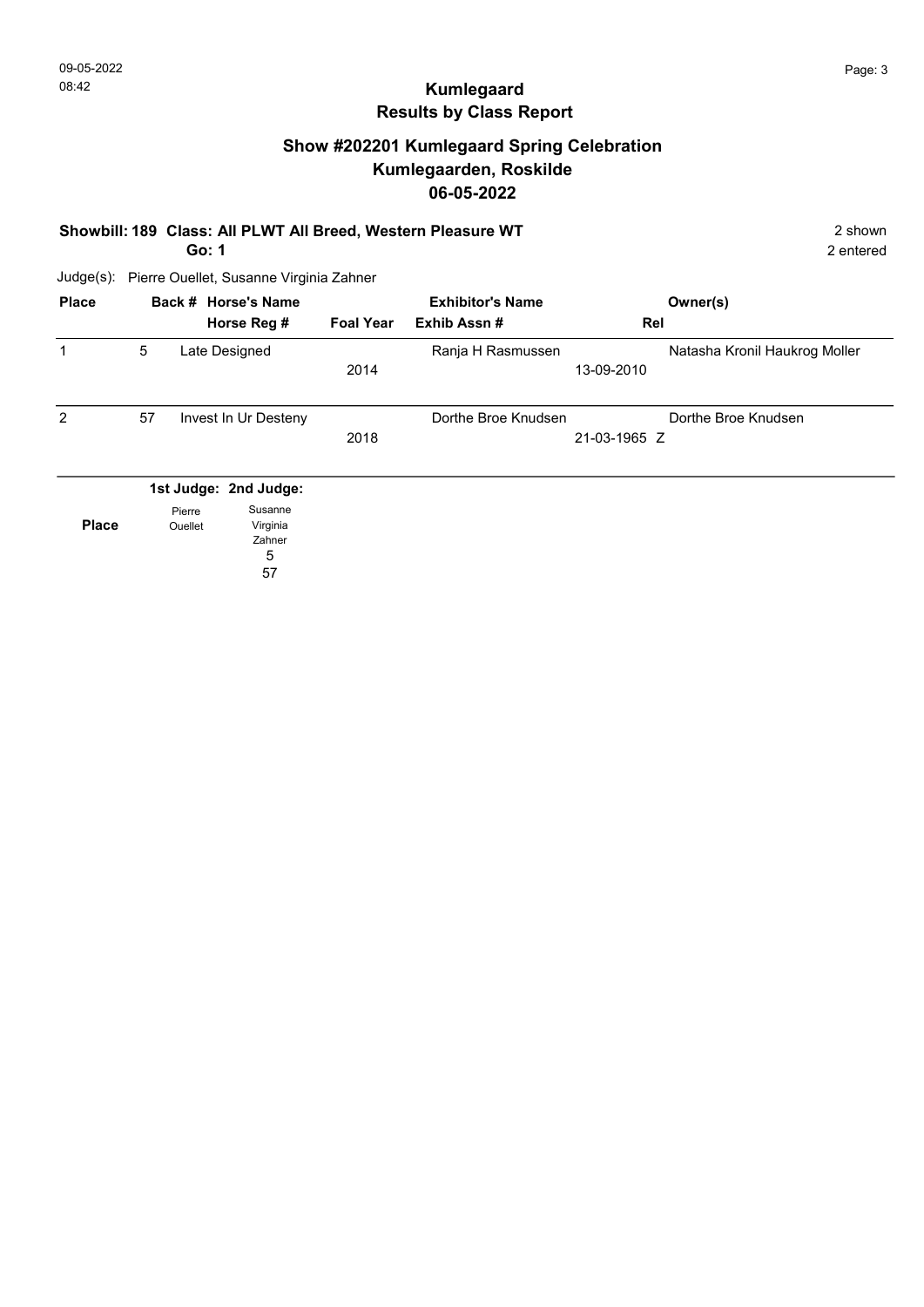# Show #202201 Kumlegaard Spring Celebration Kumlegaarden, Roskilde 06-05-2022

#### Showbill: 199 Class: All REI All Breed, Reining EVERYBODY WIN 11 Shown 11 shown

Go: 1

11 entered

Judge(s): Pierre Ouellet, Susanne Virginia Zahner

| <b>Place</b>                                |    |                                                       | Back # Horse's Name                                                   |                  | <b>Exhibitor's Name</b>       |              | Owner(s)                      |
|---------------------------------------------|----|-------------------------------------------------------|-----------------------------------------------------------------------|------------------|-------------------------------|--------------|-------------------------------|
|                                             |    |                                                       | Horse Reg #                                                           | <b>Foal Year</b> | Exhib Assn #                  |              | Rel                           |
| $\mathbf{1}$                                | 4  |                                                       | My Cash Is Dancing                                                    | 2017             | Lars Aastrom                  | 16-03-1961   | Jorgen Kinnstad               |
| $\overline{2}$                              | 30 |                                                       | Rooster Did It                                                        | 2008             | Anna Aleksandra Kuusisto Dohn | 23-07-1992 Z | Anna Aleksandra Kuusisto Dohn |
| $\ensuremath{\mathsf{3}}$                   | 24 |                                                       | Uss Nu Spook                                                          | 2012             | Karina Lyngvig                |              | Karina Lyngvig<br>Z           |
| 4                                           | 16 |                                                       | Top Gun On Whizard                                                    | 2012             | Anne Forsberg Bollingtoft     | 02-07-1985 Z | Anne Forsberg Bollingtoft     |
| 5                                           | 53 |                                                       | Smart Spooky Whiz                                                     | 2008             | Rikke Aasager                 | 11-06-1976 Z | Rikke Aasager                 |
| 5                                           | 75 |                                                       | Ha Yellow Emperor                                                     | 2014             | Emilie Bendix Christensen     | 26-08-2000 A | Pernille Bendix Christensen   |
| $\overline{7}$                              | 11 |                                                       | <b>Smart Harrys Spook</b>                                             | 2017             | Patrick Capobianco            | 25-07-1990 Z | Patrick Capobianco            |
| $\overline{7}$                              | 17 |                                                       | DT AI Capone                                                          |                  | Anne Forsberg Bollingtoft     | 02-07-1985 Z | Anne Forsberg Bollingtoft     |
| 9                                           | 63 |                                                       | Legends Topsail                                                       | 2012             | Sarah Preisler                | 11-03-1977 Z | Sarah Preisler                |
|                                             |    |                                                       | 1st Judge: 2nd Judge:                                                 |                  |                               |              |                               |
| Place/Back #<br>1/4<br>2/30<br>3/24<br>4/16 |    | Pierre<br>Ouellet<br>0,000<br>0,000<br>0,000<br>0,000 | Susanne<br>Virginia<br>Zahner<br>70,500<br>70,000<br>68,500<br>67,500 |                  |                               |              |                               |
| 5/53                                        |    | 0.000                                                 | 66.000                                                                |                  |                               |              |                               |

0,000 0,000 66,000 5/53 5/75

0,000 65,500 7/11

0,000 65,500 7/17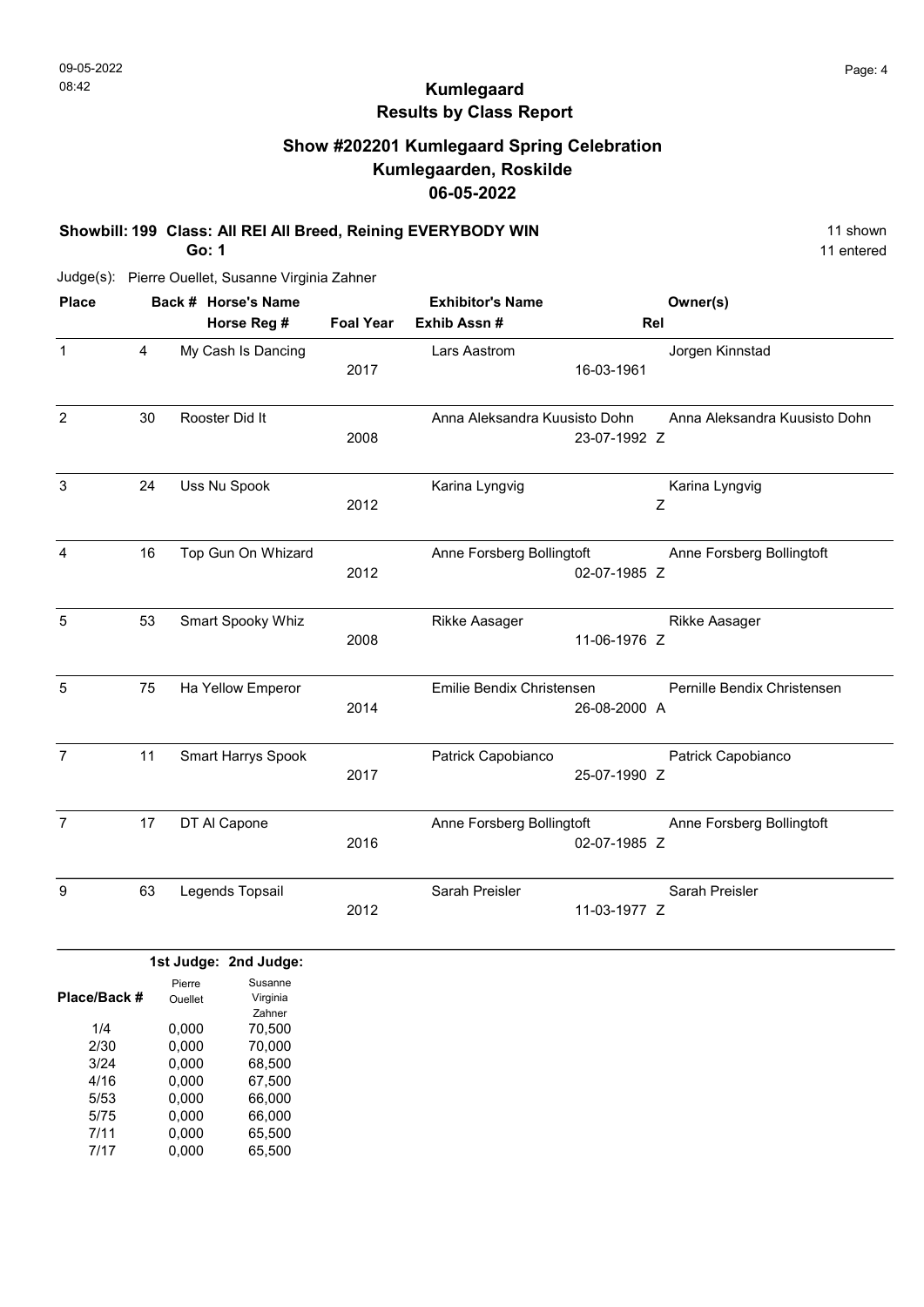## Show #202201 Kumlegaard Spring Celebration Kumlegaarden, Roskilde 07-05-2022

#### Showbill: 204 Class: All TRWT All Breed, Trail WT 7 Shown 7 shown

Go: 1

7 entered

| <b>Place</b> | Back # Horse's Name |                   |                                                      | <b>Exhibitor's Name</b> |                     |              | Owner(s)                      |
|--------------|---------------------|-------------------|------------------------------------------------------|-------------------------|---------------------|--------------|-------------------------------|
|              |                     |                   | Horse Reg #                                          | <b>Foal Year</b>        | Exhib Assn #        | Rel          |                               |
| $\mathbf 1$  | 5                   |                   | Late Designed                                        | 2014                    | Ranja H Rasmussen   | 13-09-2010   | Natasha Kronil Haukrog Moller |
| 2            | 57                  |                   | Invest In Ur Desteny                                 | 2018                    | Dorthe Broe Knudsen | 21-03-1965 Z | Dorthe Broe Knudsen           |
| 3            | 65                  |                   | Boom A Ruby Surprise                                 | 2019                    | Jeanette Hautop     | 28-07-1966 Z | Jeanette Hautop               |
| 4            | 76                  |                   | Too Much Peyote                                      | 2004                    | Gitte Stoltenberg   | 11-12-1964 Z | Gitte Stoltenberg             |
|              |                     |                   | 1st Judge: 2nd Judge:                                |                         |                     |              |                               |
| <b>Place</b> |                     | Pierre<br>Ouellet | Susanne<br>Virginia<br>Zahner<br>5<br>57<br>65<br>76 |                         |                     |              |                               |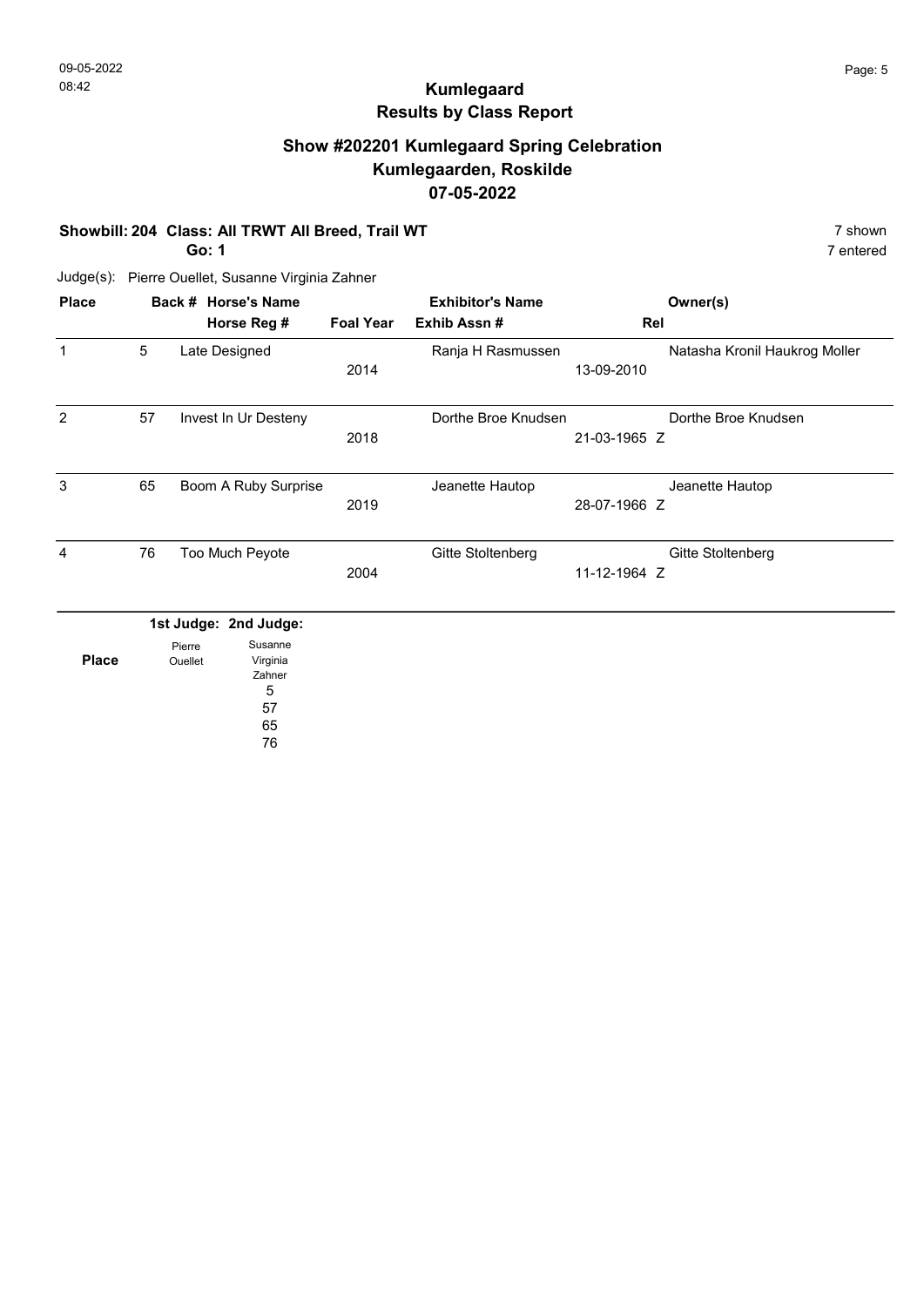## Show #202201 Kumlegaard Spring Celebration Kumlegaarden, Roskilde 07-05-2022

| Showbill: 206 Class: All TRO All Breed, Trail |    | 2 shown<br>3 entered     |                                                                    |                  |                         |                                      |  |
|-----------------------------------------------|----|--------------------------|--------------------------------------------------------------------|------------------|-------------------------|--------------------------------------|--|
| Judge(s):                                     |    |                          | Pierre Ouellet, Susanne Virginia Zahner                            |                  |                         |                                      |  |
| <b>Place</b>                                  |    |                          | Back # Horse's Name                                                |                  | <b>Exhibitor's Name</b> | Owner(s)                             |  |
|                                               |    |                          | Horse Reg #                                                        | <b>Foal Year</b> | Exhib Assn#             | Rel                                  |  |
| 1                                             | 58 | <b>Thor</b>              |                                                                    | 2006             | Charlotte Jorgensen     | Charlotte Jorgensen<br>10-09-1993 Z  |  |
| 2                                             | 64 |                          | <b>Curb Service</b>                                                | 2006             | Nina Lillelund Hjort    | Nina Lillelund Hjort<br>14-06-1998 Z |  |
| <b>Place</b>                                  |    | Pierre<br><b>Ouellet</b> | 1st Judge: 2nd Judge:<br>Susanne<br>Virginia<br>Zahner<br>58<br>64 |                  |                         |                                      |  |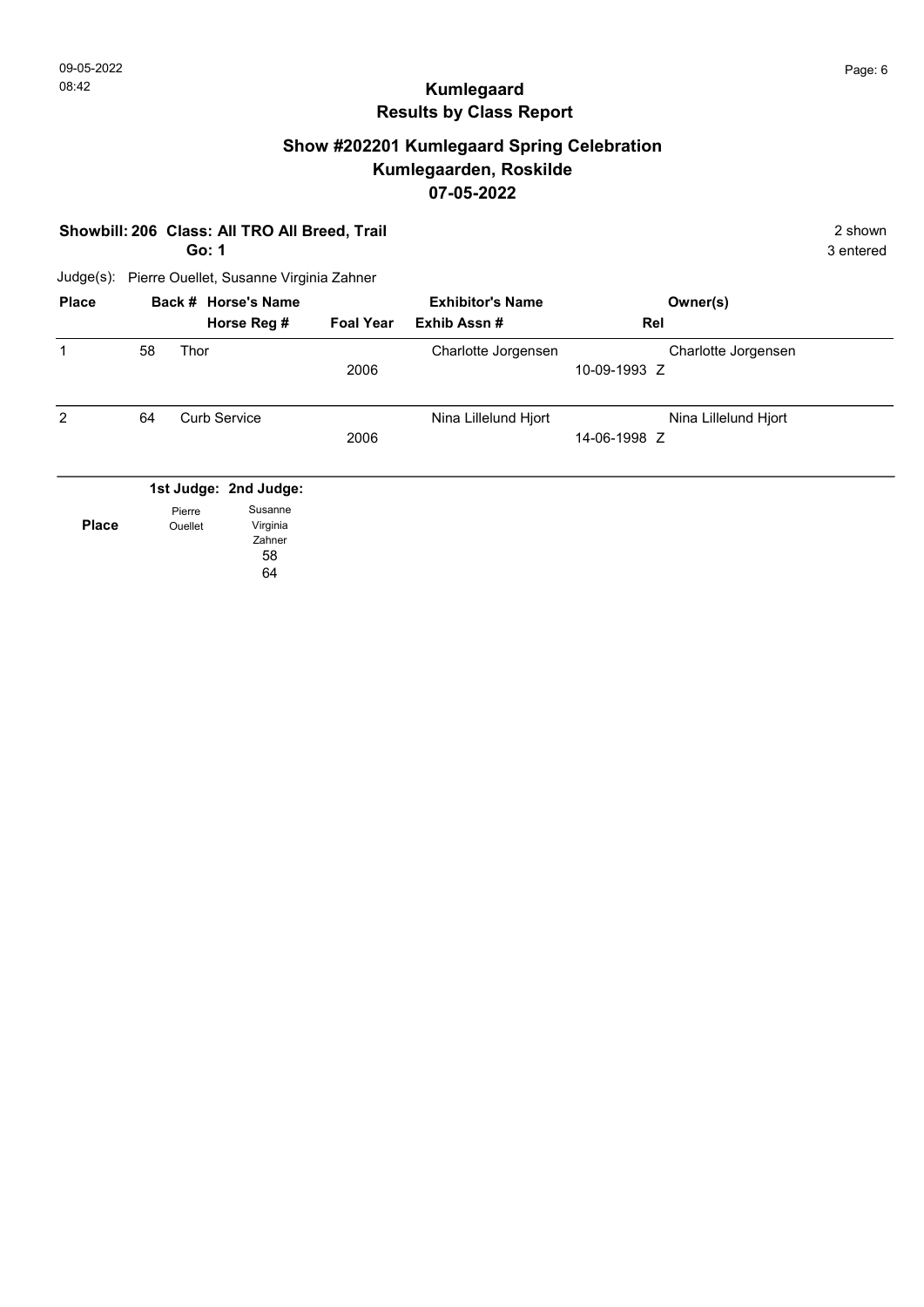# Show #202201 Kumlegaard Spring Celebration Kumlegaarden, Roskilde 07-05-2022

#### Showbill: 214 Class: All EWT All Breed. Trail EVERYBODY WIN 6 Shown 6 shown

Go: 1

Judge(s): Pierre Ouellet, Susanne Virginia Zahner

| <b>Place</b> |                | Back # Horse's Name   | <b>Exhibitor's Name</b> |                               | Owner(s)                      |
|--------------|----------------|-----------------------|-------------------------|-------------------------------|-------------------------------|
|              |                | Horse Reg #           | <b>Foal Year</b>        | Exhib Assn#                   | Rel                           |
| $\mathbf{1}$ | 45             | Little Mega Jac       |                         | <b>Rikke Weis</b>             | Morten Weis                   |
|              |                |                       | 2003                    |                               | 14-08-1995 A                  |
| 2            | 61             | What A Brilliant Son  |                         | Dora Gocze                    | Jorgen Sandholm               |
|              |                |                       | 2010                    |                               | 01-08-1993                    |
| 3            | 58             | Thor                  |                         | Charlotte Jorgensen           | Charlotte Jorgensen           |
|              |                |                       | 2006                    |                               | 10-09-1993 Z                  |
| 4            | 44             | Dressed Like Romeo    |                         | Lotte Jensen                  | Lotte Jensen                  |
|              |                |                       | 2010                    |                               | 23-05-1968 Z                  |
| 5            | $\overline{7}$ | Coolest Krymsun Yet   |                         | Natasha Kronil Haukrog Moller | Natasha Kronil Haukrog Moller |
|              |                |                       | 2017                    |                               | Z                             |
| 6            | 8              | <b>Xtreme Asset</b>   |                         | Natasha Kronil Haukrog Moller | Indiya Savehearrt             |
|              |                |                       | 2007                    |                               |                               |
|              |                | 1st Judge: 2nd Judge: |                         |                               |                               |
|              |                | Susanne<br>Diorro     |                         |                               |                               |

|              | Pierre  | Susanne  |
|--------------|---------|----------|
| <b>Place</b> | Ouellet | Virginia |
|              |         | Zahner   |
|              |         | 45       |
|              |         | 61       |
|              |         | 58       |
|              |         | 44       |
|              |         |          |
|              |         | 8        |

6 entered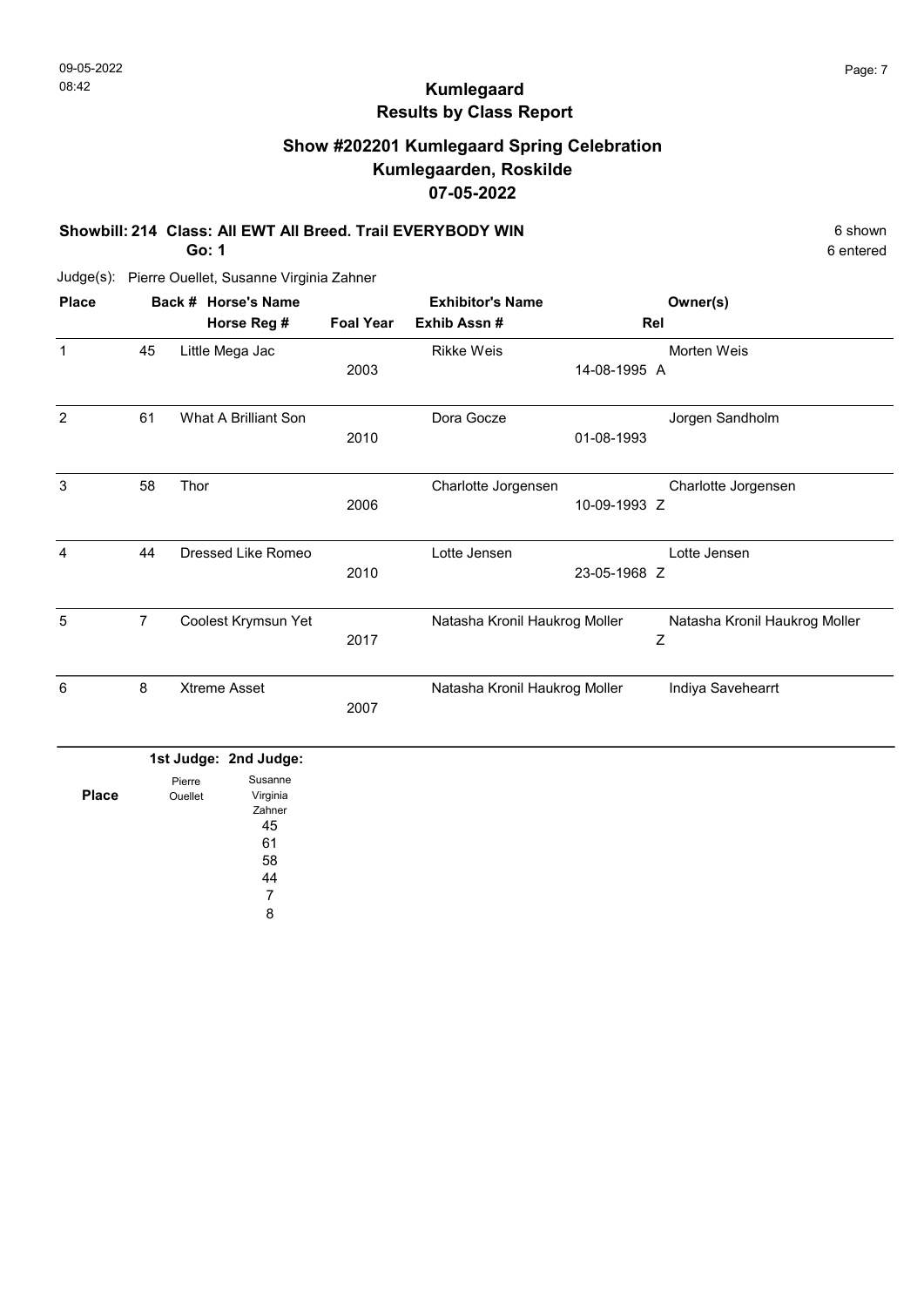# Show #202201 Kumlegaard Spring Celebration Kumlegaarden, Roskilde 07-05-2022

Showbill: 225 Class: All HOWT All Breed, Western Horsemanship WT 4 shown

Go: 1

5 entered

Judge(s): Pierre Ouellet, Susanne Virginia Zahner

|    |                   |                                    | <b>Foal Year</b>                                                                                                                  | <b>Exhibitor's Name</b><br>Exhib Assn# | Owner(s)<br>Rel     |                                       |
|----|-------------------|------------------------------------|-----------------------------------------------------------------------------------------------------------------------------------|----------------------------------------|---------------------|---------------------------------------|
| 5  |                   |                                    | 2014                                                                                                                              | Ranja H Rasmussen                      | 13-09-2010          | Natasha Kronil Haukrog Moller         |
| 57 |                   |                                    | 2018                                                                                                                              |                                        | 21-03-1965 Z        |                                       |
| 36 |                   |                                    | 2006                                                                                                                              | Louise Cassens                         | Ζ                   |                                       |
|    | Pierre<br>Ouellet | Susanne<br>Virginia<br>Zahner<br>5 |                                                                                                                                   |                                        |                     |                                       |
|    |                   |                                    | Back # Horse's Name<br>Horse Reg #<br>Late Designed<br>Invest In Ur Desteny<br>Maximize My Impulse<br>1st Judge: 2nd Judge:<br>57 |                                        | Dorthe Broe Knudsen | Dorthe Broe Knudsen<br>Louise Cassens |

36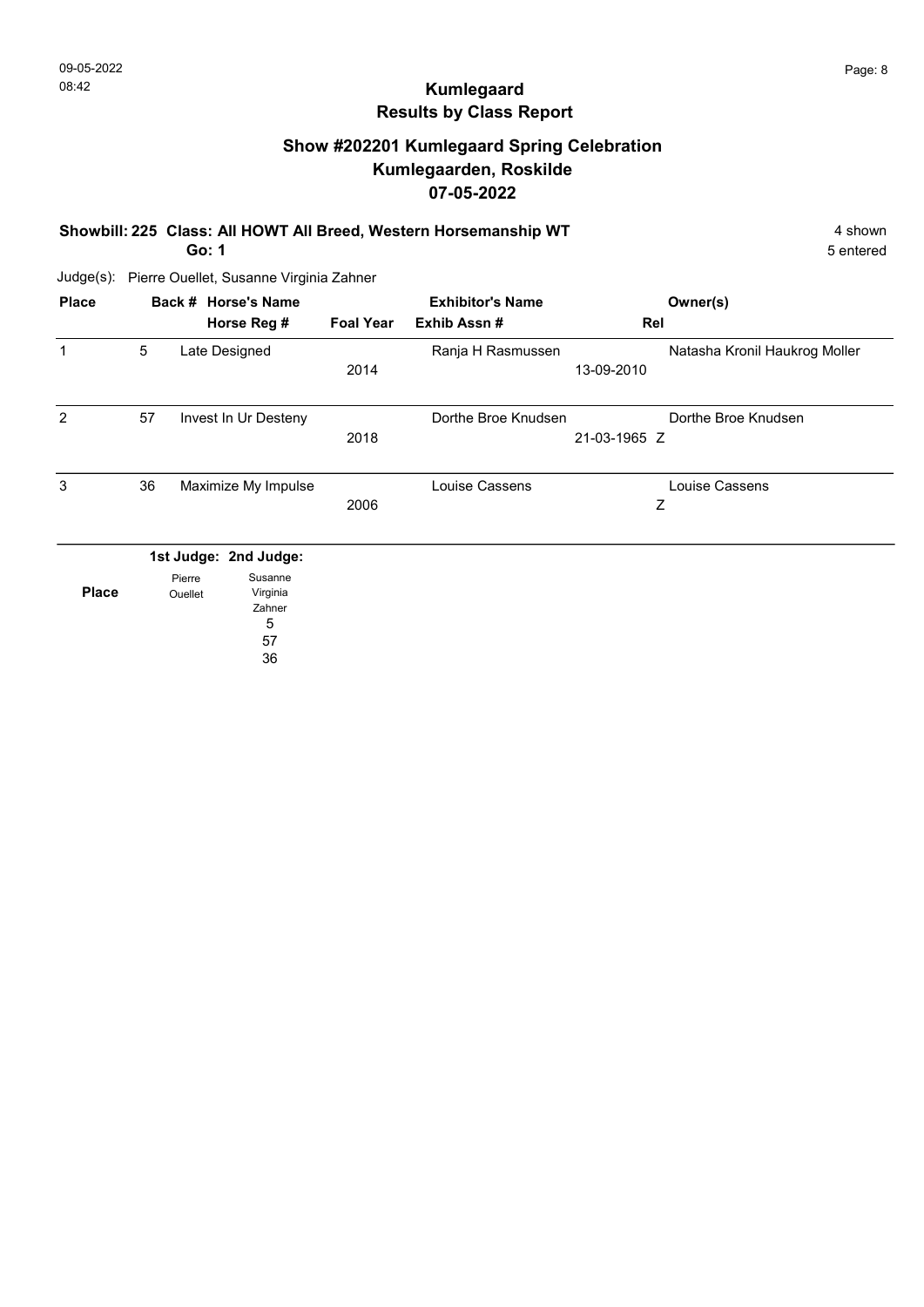# Show #202201 Kumlegaard Spring Celebration Kumlegaarden, Roskilde 07-05-2022

#### Showbill: 229 Class: All HOO All Breed, Western Horsemanship 2 shown

Go: 1

2 entered

| <b>Place</b> |    |         | Back # Horse's Name<br>Horse Reg # | <b>Foal Year</b> | <b>Exhibitor's Name</b><br>Exhib Assn# | Owner(s)<br>Rel                     |  |
|--------------|----|---------|------------------------------------|------------------|----------------------------------------|-------------------------------------|--|
| 1            | 58 | Thor    |                                    | 2006             | Charlotte Jorgensen                    | Charlotte Jorgensen<br>10-09-1993 Z |  |
| 2            | 76 |         | Too Much Peyote                    | 2004             | Gitte Stoltenberg                      | Gitte Stoltenberg<br>11-12-1964 Z   |  |
|              |    | Pierre  | 1st Judge: 2nd Judge:<br>Susanne   |                  |                                        |                                     |  |
| <b>Place</b> |    | Ouellet | Virginia<br>Zahner<br>58<br>76     |                  |                                        |                                     |  |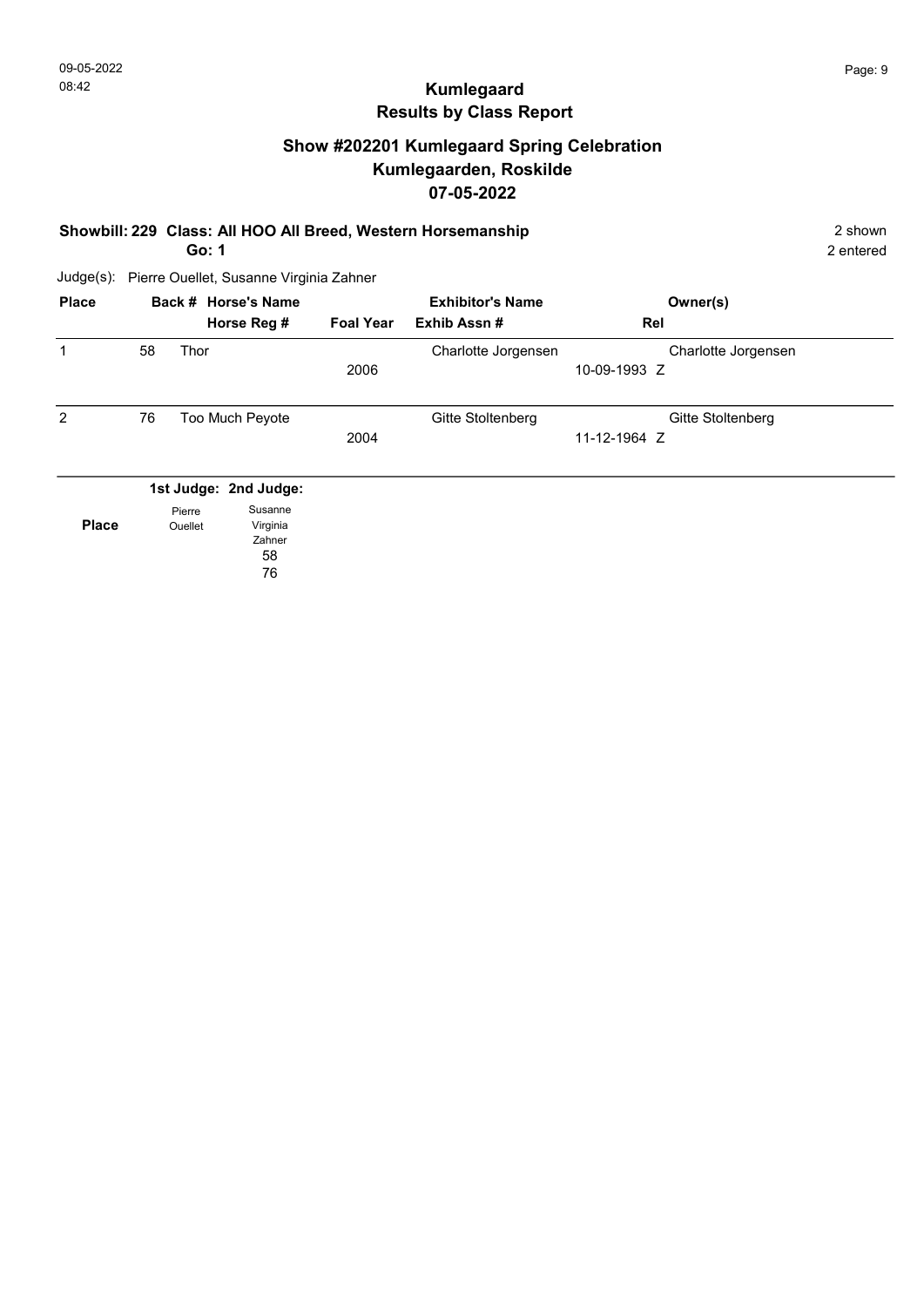## Show #202201 Kumlegaard Spring Celebration Kumlegaarden, Roskilde 07-05-2022

#### Showbill: 250 Class: All ALBR All Breed, Ranch Riding 3 Shown 3 shown

Go: 1

3 entered

Judge(s): Pierre Ouellet, Susanne Virginia Zahner

| <b>Place</b> |    |                          | Back # Horse's Name<br>Horse Reg #                                 | <b>Foal Year</b> | <b>Exhibitor's Name</b><br>Exhib Assn# | Rel          | Owner(s)                    |
|--------------|----|--------------------------|--------------------------------------------------------------------|------------------|----------------------------------------|--------------|-----------------------------|
| 1            | 81 |                          | Dun It With Power                                                  | 2019             | Emilie Bendix Christensen              | 26-08-2000 Z | Emilie Bendix Christensen   |
| 2            | 64 |                          | <b>Curb Service</b>                                                | 2006             | Nina Lillelund Hjort                   | 14-06-1998 Z | Nina Lillelund Hjort        |
| 3            | 75 |                          | Ha Yellow Emperor                                                  | 2014             | Pernille Bendix Christensen            | 25-06-1968 Z | Pernille Bendix Christensen |
| <b>Place</b> |    | Pierre<br><b>Ouellet</b> | 1st Judge: 2nd Judge:<br>Susanne<br>Virginia<br>Zahner<br>81<br>64 |                  |                                        |              |                             |

75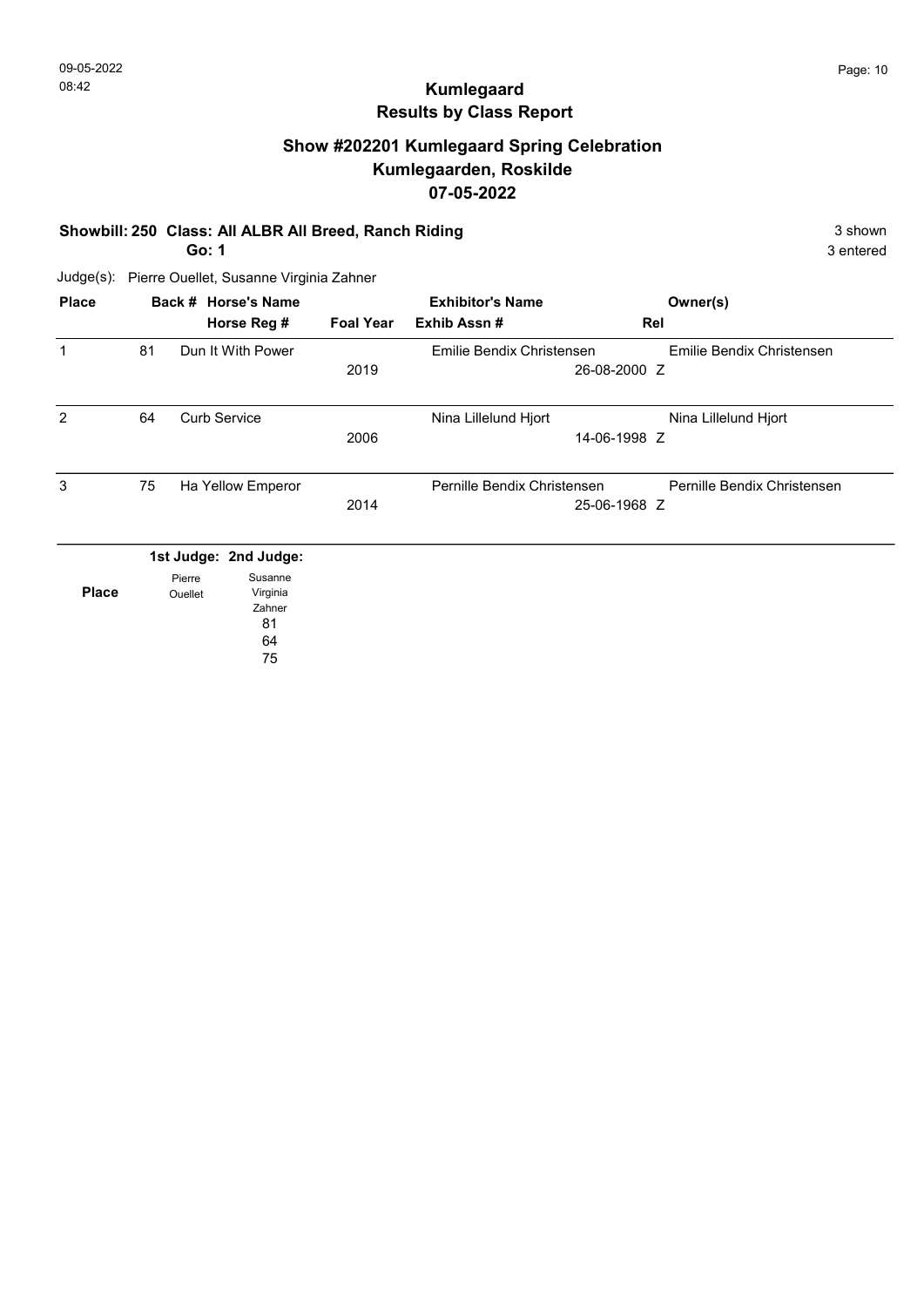6 entered

# Kumlegaard Results by Class Report

# Show #202201 Kumlegaard Spring Celebration Kumlegaarden, Roskilde 08-05-2022

#### Showbill: 267 Class: All HUO All Breed, Hunter U/ Saddle 5 Shown

Go: 1

| <b>Place</b>   |    | Back # Horse's Name    |                  | <b>Exhibitor's Name</b> | Owner(s)             |  |
|----------------|----|------------------------|------------------|-------------------------|----------------------|--|
|                |    | Horse Reg #            | <b>Foal Year</b> | Exhib Assn#             | Rel                  |  |
| 1              | 37 | <b>Hawthorns Amber</b> |                  | Anna Sjoenov Bork       | Lone Sjoenov         |  |
|                |    |                        | 2008             |                         | 17-07-1999 C         |  |
| $\overline{2}$ | 58 | Thor                   |                  | Charlotte Jorgensen     | Charlotte Jorgensen  |  |
|                |    |                        | 2006             |                         | 10-09-1993 Z         |  |
| 3              | 64 | <b>Curb Service</b>    |                  | Nina Lillelund Hjort    | Nina Lillelund Hjort |  |
|                |    |                        | 2006             |                         | 14-06-1998 Z         |  |
| 4              | 76 | Too Much Peyote        |                  | Gitte Stoltenberg       | Gitte Stoltenberg    |  |
|                |    |                        | 2004             |                         | 11-12-1964 Z         |  |
| 5              | 91 | She Just Brilliant     |                  | Freja Ane Callesen      | Kirsten Callesen     |  |
|                |    |                        | 5343             |                         | 23-04-2002 C         |  |

|              |         | 1st Judge: 2nd Judge: |
|--------------|---------|-----------------------|
|              | Pierre  | Susanne               |
| <b>Place</b> | Ouellet | Virginia              |
|              |         | Zahner                |
|              |         | 37                    |
|              |         | 58                    |
|              |         | 64                    |
|              |         | 76                    |
|              |         |                       |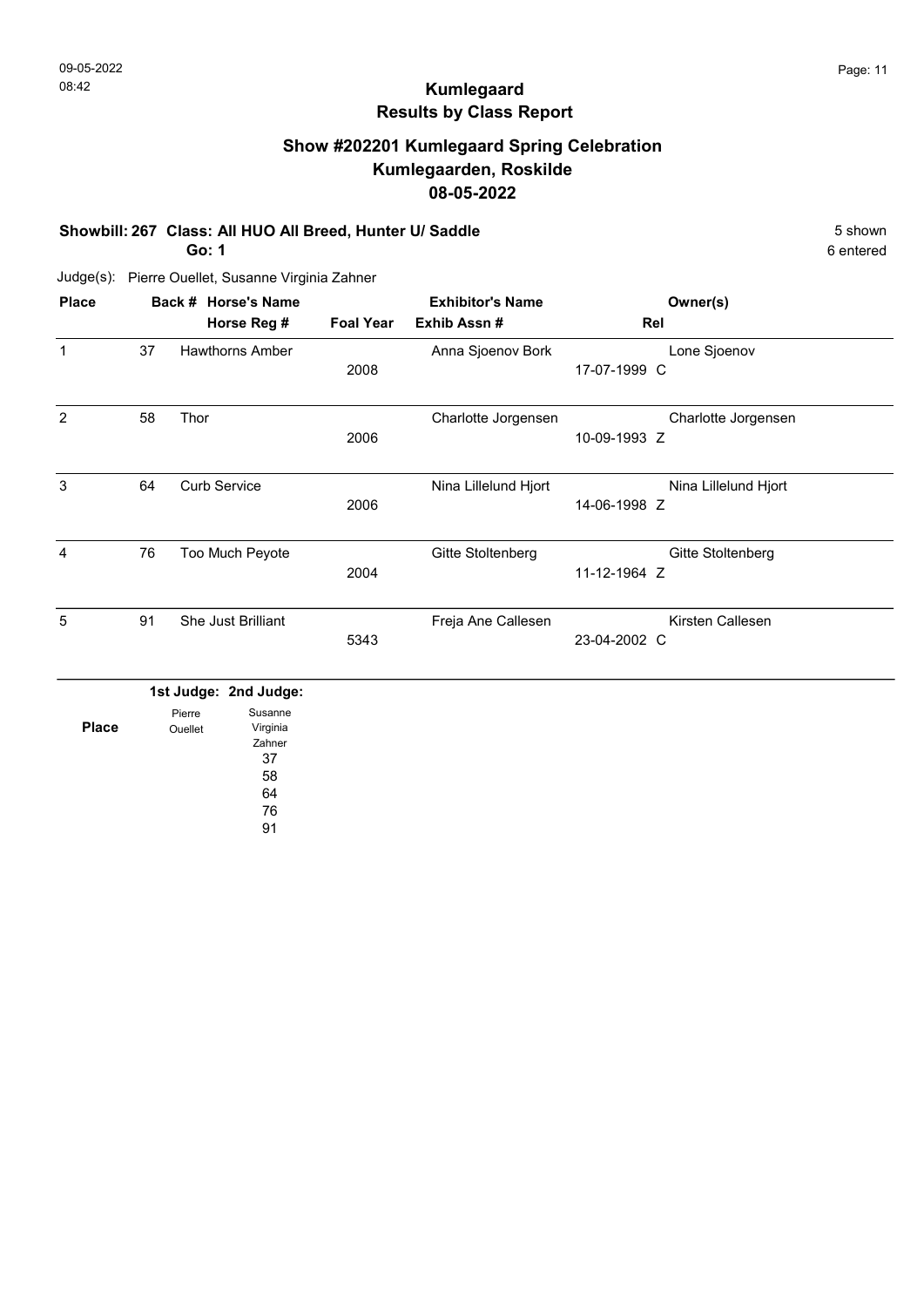# Show #202201 Kumlegaard Spring Celebration Kumlegaarden, Roskilde 08-05-2022

#### Showbill: 274 Class: All HSE All Breed, Hunt Seat Equitation 4 shown 4 shown

Go: 1

4 entered

Judge(s): Pierre Ouellet, Susanne Virginia Zahner

| <b>Place</b> |                       |         | Back # Horse's Name    |                  | <b>Exhibitor's Name</b> | Owner(s)             |  |
|--------------|-----------------------|---------|------------------------|------------------|-------------------------|----------------------|--|
|              |                       |         | Horse Reg #            | <b>Foal Year</b> | Exhib Assn#             | Rel                  |  |
| 1            | 58                    | Thor    |                        |                  | Charlotte Jorgensen     | Charlotte Jorgensen  |  |
|              |                       |         |                        | 2006             |                         | 10-09-1993 Z         |  |
| 2            | 64                    |         | <b>Curb Service</b>    |                  | Nina Lillelund Hjort    | Nina Lillelund Hjort |  |
|              |                       |         |                        | 2006             |                         | 14-06-1998 Z         |  |
| 3            | 37                    |         | <b>Hawthorns Amber</b> |                  | Anna Sjoenov Bork       | Lone Sjoenov         |  |
|              |                       |         |                        | 2008             |                         | 17-07-1999 C         |  |
|              | 1st Judge: 2nd Judge: |         |                        |                  |                         |                      |  |
|              |                       | Pierre  | Susanne                |                  |                         |                      |  |
| <b>Place</b> |                       | Ouellet | Virginia               |                  |                         |                      |  |
|              |                       |         | Zahner<br>58           |                  |                         |                      |  |
|              |                       |         |                        |                  |                         |                      |  |
|              |                       |         | 64                     |                  |                         |                      |  |

37